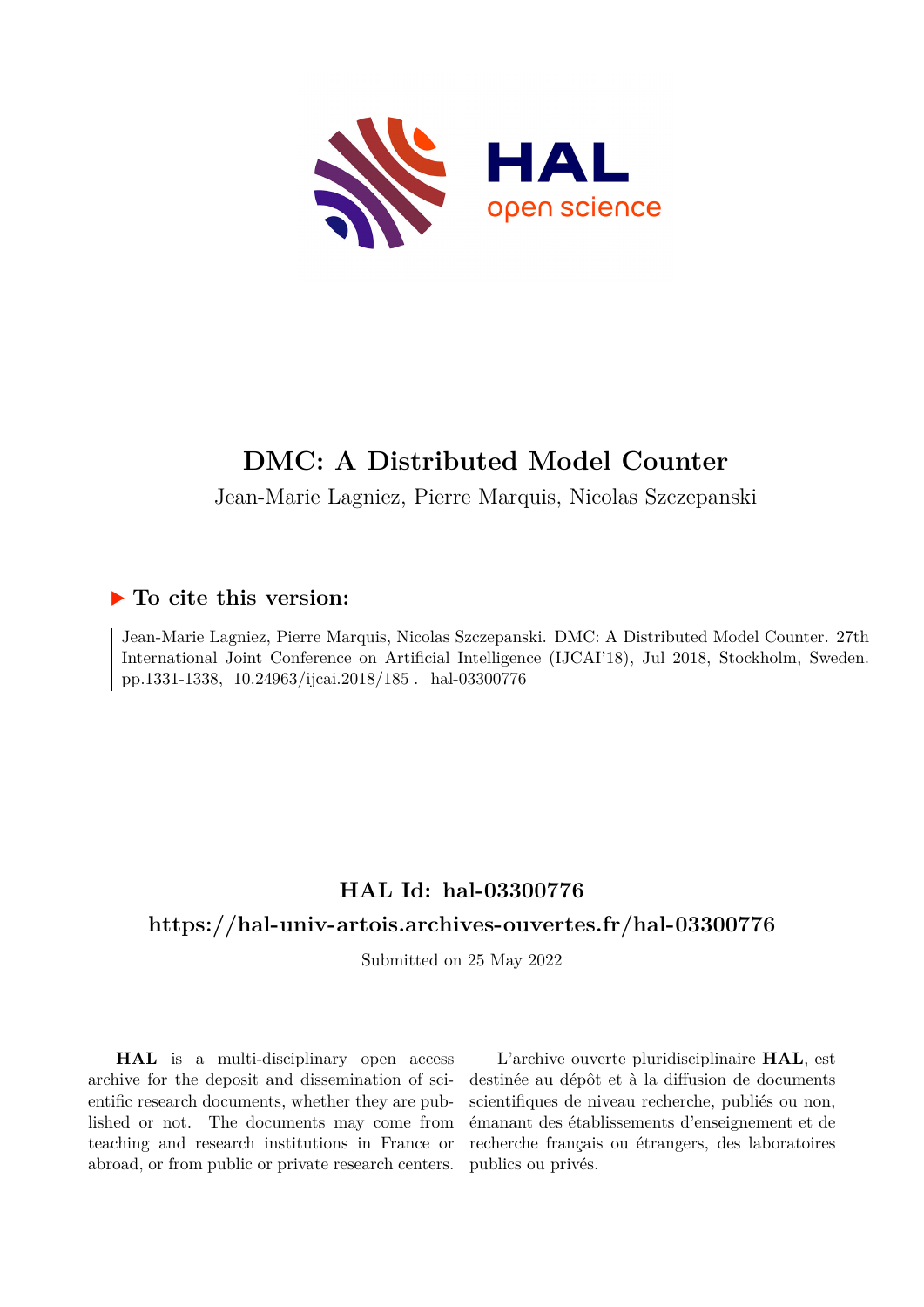### DMC: A Distributed Model Counter

Jean-Marie Lagniez $^1$ , Pierre Marquis $^{1,2}$ , Nicolas Szczepanski $^1$ <sup>1</sup> CRIL-CNRS UMR 8188, Université d'Artois, Lens, France 2 Institut Universitaire de France lagniez@cril.fr, marquis@cril.fr, szczepanski@cril.fr

#### Abstract

We present and evaluate DMC, a distributed model counter for propositional CNF formulae based on the state-of-the-art sequential model counter D4. DMC can take advantage of a (possibly large) number of sequential model counters running on (possibly heterogeneous) computing units spread over a network of computers. For ensuring an efficient workload distribution, the model counting task is shared between the model counters following a policy close to work stealing. The number and the sizes of the messages which are exchanged by the jobs are kept small. The results obtained show DMC as a much more efficient counter than D4, the distribution of the computation yielding large improvements for some benchmarks. DMC appears also as a serious challenger to the parallel model counter CountAntom and to the distributed model counter dCountAntom.

### 1 Introduction

Model counting (aka the #SAT problem) is the task consisting in computing the number of models of a given propositional formula  $\Sigma$  (typically in CNF) over the set of its variables. This task is of tremendous importance to many AI problems, including probabilistic inference [Sang *et al.*, 2005; Chavira and Darwiche, 2008; Apsel and Brafman, 2012] and forms of planning [Palacios *et al.*, 2005; Domshlak and Hoffmann, 2006]. It has also many applications outside AI, especially in the domains of model checking and hardware testing [Feiten *et al.*, 2012; Klebanov *et al.*, 2013].

The significance of #SAT explains why much effort has been spent for the last decade in developing new algorithms for model counting (either exact or approximate) which prove practical for larger and larger instances [Samer and Szeider, 2010; Chakraborty *et al.*, 2016]. Especially, several (sequential, exact) model counters have been implemented and evaluated, including search-based model counters, like Cachet [Sang *et al.*, 2004] and sharpSAT [Thurley, 2006], as well as compilation-based model counters, like C2D [Darwiche, 2001; 2004], SDD [Darwiche, 2011; Oztok and Darwiche, 2015], Dsharp [Muise *et al.*, 2012], and D4 [Lagniez and Marquis, 2017a]. However, model counting is computationally hard (#P-complete), and actually much harder in practice than satisfiability (the SAT problem). Hence the solving of many instances corresponding to real problems still remains out of reach.

In order to solve more instances within a reasonable amount of time, a basic approach from a technological side consists in running existing model counters on more efficient processing units. Increasing clock rates goes through improving the level of integration of transistors on chips. Moore's law, stated in the mid sixties, is the observation that the number of transistors in a dense integrated circuit doubles approximately every two years. But it is known that Moore's law will "die" at some point since the size of atoms is a fundamental barrier. Thus, most semiconductor industry forecasters, including Gordon Moore himself, expect Moore's law will end by around 2025. In order to manage CPU power dissipation, processor makers now favor multi-core chip designs.

Such a strategy has been followed with some success for model counting, as exemplified by the performances of the parallel model counter CountAntom [Burchard *et al.*, 2015]. In this model counter multiple threads concurrently compute the number of models of the input formula while sharing the conflict clauses learnt and the cached subformulae encountered during the search (see [Burchard *et al.*, 2015] for details). In CountAntom a specific caching scheme (so-called "laissez-faire caching") is exploited to enable the cores to share a common cache while ensuring that the numbers of models associated with sub-formulae and stored in the cache are correct. However, the limit concerning the level of integration of transistors on chips which prevents from arbitrary large clock speed improvements also applies to multi-core CPUs, so that the number of cores that can be integrated onto a single chip cannot grow as much as one would expect. Practically speaking, one can nowadays buy many-core processors based on hundreds, but not on thousands cores.

Going further requires to make an additional step, from multi-threaded parallelism to distributed parallelism, the objective being then to benefit from the computational power of a very large number of possibly heterogeneous computers connected through a network. Of course, the absence of memory shared by the processing units in this general case imposes some constraints (there is no efficient way to exchange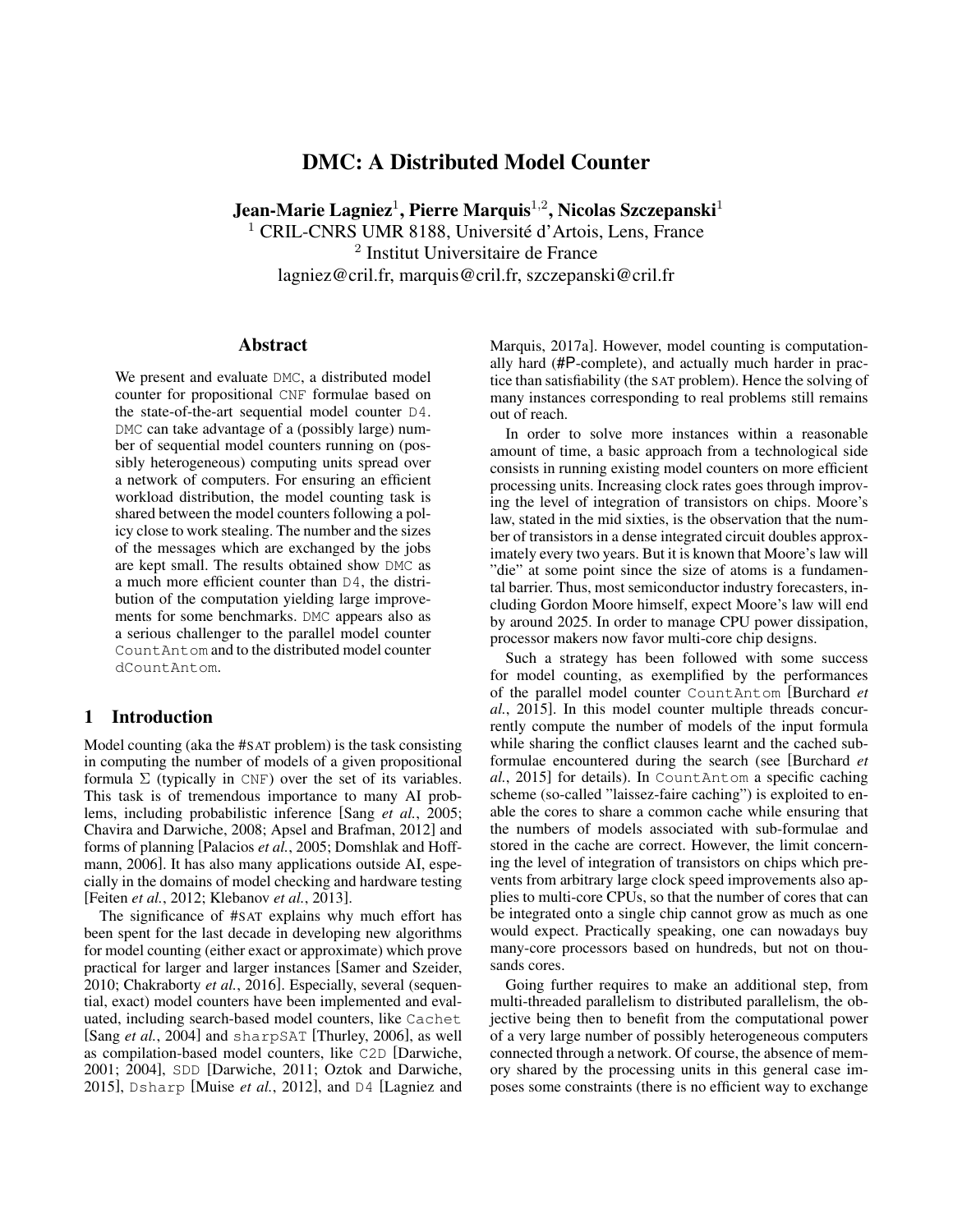pieces of information between cores located in different computers because information exchange requires message passing through a network). Focused on the model counting issue, a pioneering work in that direction is reported in [Burchard *et al.*, 2016]; this paper describes the distributed, parallel model counter dCountAntom based on CountAntom and extending it by adding a message passing layer enabling a master counter to share work with slave solvers which are instances of CountAntom.

In this paper, we present a new distributed model counter, called DMC, based on a quite different, yet more flexible architecture than the one used by dCountAntom. Basically, the hierarchical architecture of dCountAntom prevents a slave solver from asking help to other slave solvers, which would nevertheless make sense whenever the sub-formula it works on proves hard to be solved; this limitation is overcome in DMC. In addition, for a sake of efficiency, the numbers and the sizes of the messages which are transmitted in DMC are limited: unlike what happens in dCountAntom neither the conflict clauses which are detected nor the sub-formulae for which some help is expected are explicitly communicated. The sequential #SAT solver on which the implementation of DMC is based, namely the state-of-the-art model counter D4, is also different from the one (called Antom, [Schubert *et al.*, 2010]) used by dCountAntom (and by CountAntom). The empirical results we obtained show DMC as a much more efficient counter than D4, the distribution of the computation leading to significant time savings and yielding large improvements for some benchmarks. We also compared DMC with CountAntom and dCountAntom, and again, empirically, the computational benefits were often very significant. The binary code of DMC is available from the web page of the *Compile! project*, at www.cril.fr/KC/

#### 2 Formal Preliminaries

Let  $\mathcal L$  be a language for propositional logic defined inductively from a countable set  $P$  of propositional variables, the usual connectives  $(\neg, \vee, \wedge)$  and including the Boolean constants  $\top$  and  $\bot$ . A literal  $\ell$  is a variable  $\ell = x$  from  $\mathcal P$  or a negated one  $\ell = \neg x$ . A clause is a disjunction of literals or  $\bot$ , and it is also viewed as the set of its literals. A CNF formula is a conjunction of clauses, also viewed as the set of its clauses.

Formulae are interpreted in the classical way. An interpretation  $\omega$  is a mapping from  $\mathcal P$  to  $\{0,1\}$ .  $\omega$  is a model of a formula  $\Sigma$  when  $\Sigma$  is interpreted to 1 (true) by  $\omega$ . An interpretation  $\omega$  is often represented by the set of literals  $\omega$  is a model of them.  $\models$  denotes logical entailment and  $\equiv$  logical equivalence. For any formula  $\Sigma$  from  $\mathcal{L}$ ,  $Var(\Sigma)$  is the set of variables from P occurring in  $\Sigma$ , and  $\|\Sigma\|$  is the number of models of  $\Sigma$  over  $Var(\Sigma)$ .

The primal graph of a CNF formula  $\Sigma$  is the (undirected) graph where vertices correspond to the variables of  $\Sigma$  and an edge connecting two variables exists whenever one can find a clause of  $\Sigma$  where both variables occur. Every connected component of this graph (i.e., a maximal subset of vertices which are pairwise connected by a path) corresponds to a subset of clauses of  $\Sigma$ , referred to as a connected component of the formula  $\Sigma$ .

BCP denotes a Boolean Constraint Propagator, which is a key ingredient of many preprocessors and solvers.  $BCP(\Sigma)$ returns  $\{\emptyset\}$  if there exists a unit refutation (i.e., a derivation of the empty clause using unit propagation only) from the clauses of the CNF formula  $\Sigma$ , and BCP( $\Sigma$ ) returns the set of literals (unit clauses) which are derived from  $\Sigma$  using unit propagation in the remaining case.

#### 3 DMC: A Distributed Model Counter

Our (exact) model counter DMC is a distributed algorithm associating with an input CNF formula  $\Sigma$  its number of models  $\|\Sigma\|$  computed by taking advantage of a fixed, yet possibly large number of processing units, which can be spread over a computer network. Since our purpose is to get a distributed model counter which does not necessarily boil down to a multithreaded parallel model counter, one does not assume any memory share between the processing units in DMC.

#### **3.1 The Architecture of DMC**

**Organization.** Within DMC, the computation of  $\|\Sigma\|$  from  $\Sigma$ relies on  $n + 1$  processing units with  $n \geq 2$ : one master m and n workers  $w_1, \ldots, w_n$ . In our experiments, each worker  $w_i$  is an instance of an avatar of the state-of-the-art topdown model counter D4 [Lagniez and Marquis, 2017a]. D4 is a compilation-based counter, which associates with  $\Sigma$  an equivalent Decision-DNNF representation [Darwiche, 2001; 2004], and  $\|\Sigma\|$  can be computed efficiently from such a representation. D4 is based on a SAT solver which exploits assumptions. Assumptions include the assignments of the decision variables which are considered, but also the clauses which are learnt at each call and which are kept for the subsequent calls (this has a significant impact on the efficiency of the whole process as it is the case for SAT solving [Audemard *et al.*, 2013]). D4 takes advantage of the techniques used in other top-down model counters for efficiency reasons (mainly, disjoint component analysis, conflict analysis and non-chronological backtracking, component caching) but exploits specific decomposition heuristics (see [Lagniez and Marquis, 2017a] for details). As the other top-down model counters, D4 computes the number of models of its input formula by developing a search tree containing two types of internal nodes: decision nodes and decomposable ∧ nodes. Decision nodes correspond to variable/truth value assignments, while decomposable ∧ nodes correspond to the discovery of disjoint components in the primal graph of the current formula. Promoting the decomposition into disjoint components using suited branching heuristics appears as a key ingredient for efficient model counting.

Workers. Each worker  $w_i$  of DMC has at start its own copy  $\Sigma_i$  of the input CNF formula  $\Sigma$  once vivified [Piette *et al.*, 2008], so that all  $\Sigma_i$  are identical and equivalent to  $\Sigma$  at the beginning. The CNF formula  $\Sigma_i$  is completed during the computation with the clauses learnt by the underlying SAT solver (if any) until the worker terminates. Learnt clauses are marked as such. Since those clauses are logical consequences of  $\Sigma$ , the CNF formulae  $\Sigma_i$  stored by the workers remain logically equivalent to  $\Sigma$  during the computation (but they are not pairwise identical in general because of the learnt clauses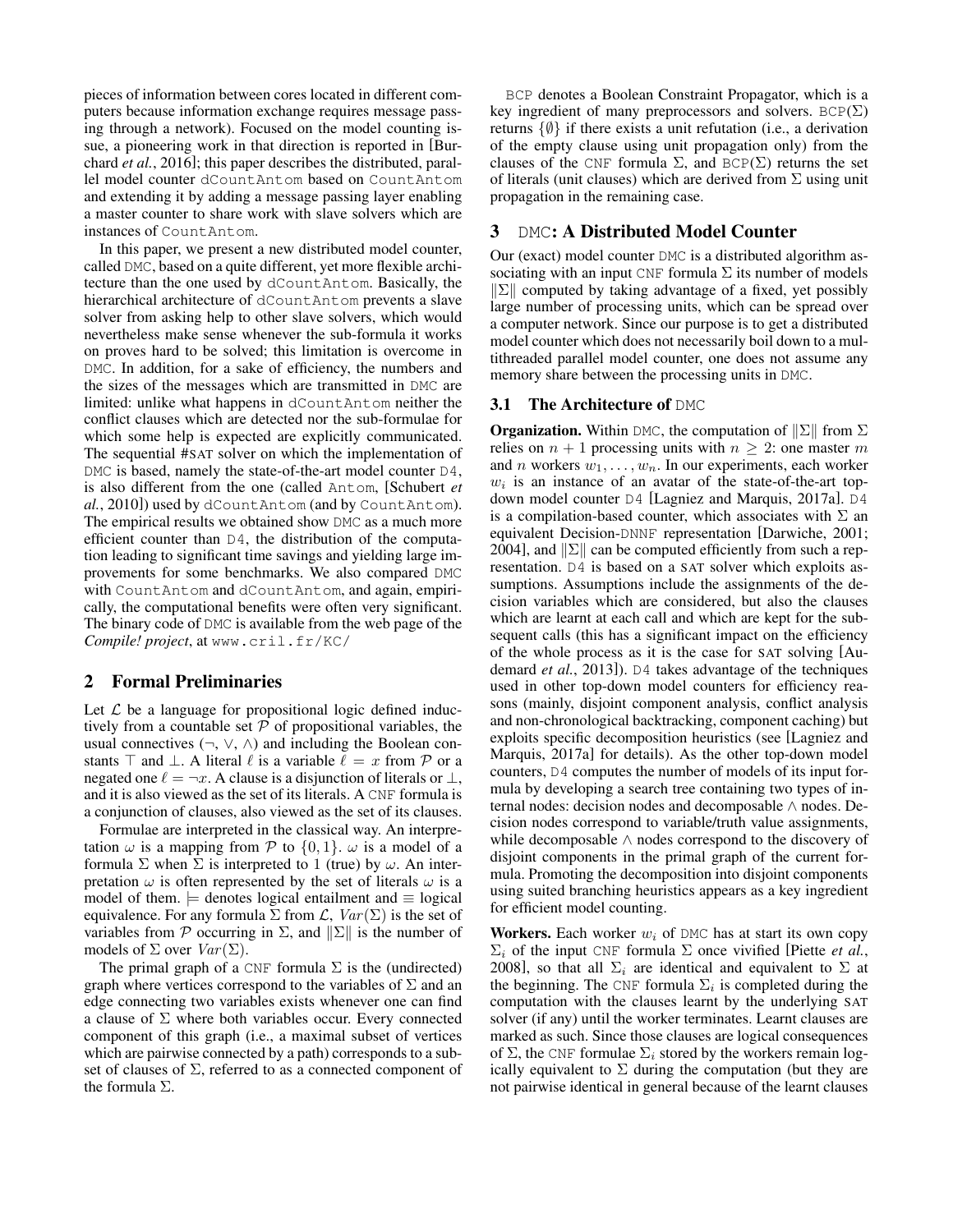that usually differ). The addition of clauses to  $\Sigma_i$  as soon as they are learnt typically increases the set of clauses which can derived from  $\Sigma_i$  using unit propagation only. Whenever a worker  $w_i$  is busy, its job consists in counting the number of models of the connected component C of  $\Sigma_i$  under a given partial assignment  $\gamma$ , where V is the set of variables of C (for the sake of simplicity, one says that  $w_i$  computes  $||\Sigma||$  w.r.t.  $(\gamma, V)$ ). The partial assignment  $\gamma$  consists of literals based on decision variables or obtained using unit propagation from those literals. As with previous counters, when the current set of clauses (i.e., C conditioned by  $\gamma$ ) can be partitioned into two subsets that do not share any variable, a decomposition node is added to the search tree developed by  $w_i$  (one can count separately the numbers of models of the two disjoint components of  $C$  and then multiply these numbers to get the number of models of C). Each job done by  $w_i$  is thus characterized by a pair  $(\gamma, V)$ , associated with a unique identifier of the form  $\&i = \text{uid}(\gamma, V)$ . In general, a number of jobs  $(\gamma, V)$ will be considered by each worker  $w_i$  during the overall computation process.

What make the workers used in DMC different from standard sequential model counters are threefold: (1) the CNF instances on which each avatar  $w_i$  of D4 is run are not given explicitly, but must be computed during a preliminary step from the CNF formula  $\Sigma_i$ , a partial assignment  $\gamma$  (gathering the truth values assigned to some decision variables) and a set V of variables (characterizing the clauses on which the focus must be laid); when run on a given instance, instead of systematically returning a number of models, every worker returns an arithmetic expression based on  $+$  and  $\times$ , nonnegative integers and identifiers of jobs of the form \$k (the identifiers corresponding to expressions or numbers of models returned by other workers to which the worker under consideration delegated some parts of the work to be done for solving the current instance), (2) since for the model counting purpose there is no need to generate a compiled form, no Decision-DNNF representation is actually computed, (3) some preprocessing techniques reported in [Lagniez and Marquis, 2017b] are first applied to the instance on which the model counter is run afterwards; for the sake of flexibility, it is not mandatory that all the avatars of the #SAT solver used in DMC exploit the same preprocessing techniques; more generally, avatars of other (compilation-based or search-based) topdown model counters, like Cachet or sharpSAT, could be used instead of avatars of D4, provided that (1) is ensured.

Master. The role of the master is to ensure some connections between the workers, in such a way that when  $w_i$  is busy (i.e.,  $w_i$  is currently involved in the computation of  $\|\Sigma\|$  w.r.t. some  $(\gamma, V)$ ) and  $w_i$  is available (idle and ready to work),  $w_i$  may ask  $w_j$  to compute for it  $\|\Sigma\|$  w.r.t.  $(\gamma', V')$  where  $\gamma'$  is an extension of  $\gamma$  (i.e.,  $\gamma'$  contains all the elementary assignments of variables to truth values that occur in  $\gamma$ , and possibly additional ones), and  $V'$  is a subset of V. To do so, m maintains a list of all the workers, where each worker  $w_i$  is associated with a flag indicating whether  $w_i$  is busy or available.

At the beginning, the master process  $m$  first activates worker  $w_1$ ; this worker  $w_1$  starts counting the models of  $\Sigma$ (i.e., the first job of  $w_1$  is to compute  $\|\Sigma\|$  w.r.t.  $({}, Var(\Sigma))$ ) by developing a search tree. Once it has activated  $w_1$ , the master  $m$  wakes up in a sequential way the other workers  $w_2, \ldots, w_n$ . Each time a worker  $w_j$  has just been waked up or has finished its current job,  $w_i$  becomes available again and is ready to work.  $w_i$  contacts the master m to let m know that  $w_i$  is available, and m turns the corresponding flag to "available". Whenever m knows that a worker  $w_i$  is available, m asks successively each busy worker  $w_i$  whether  $w_i$ needs some help or not.  $w_i$  may respond positively or not (e.g., when its current job is such that  $\gamma$  is large enough or V is small enough,  $w_i$  may decide to finish the job alone). The choice of accepting some help for finishing the job is made by comparing the number of variables that remain in the instance to the value of the parameter nbVarSeq of DMC. If this number of variables is small enough (i.e., lower than nbVarSeq), then  $w_i$  finishes the job itself. This test is important to avoid ping-pong effects, i.e., the fact that the workers finally spend more time communicating one another (asking some help) instead of actually counting models. As soon as a worker  $w_i$ responds positively ("I need some help") to the master,  $m$ communicates to  $w_i$  the name j of  $w_j$  so that  $w_i$  can send a message to  $w_j$ , and m switches the flag associated with  $w_j$ . The message sent to  $w_j$  consists of a pair  $(\gamma', V')$  such that  $\gamma'$  extends  $\gamma$  and  $V'$  is a subset of V. Thus  $w_j$  starts the computation of  $\|\Sigma\|$  w.r.t.  $(\gamma', V')$  so that  $w_j$  is busy again. Note that knowing  $\gamma'$  and a single variable occurring in  $\bar{V}'$  is not enough to characterize  $V'$  entirely because of the learnt clauses which may differ among the workers  $w_i$  and  $w_j$ .

At the end, when all the workers are available, the computation can stop: the master  $m$  broadcasts a message to every worker  $w_i$  to let  $w_i$  know that it can terminate and m finally computes and returns the number of models of  $\Sigma$ , by evaluating in a bottom-up way the arithmetic tree corresponding to the set of pairs  $\$_k = expression$  collected so far.

**Job sharing.** Whenever a worker  $w_i$  is ready to get some help from another worker  $w_j$ ,  $w_i$  chooses an open node N in its own backtrack queue. By construction,  $N$  corresponds either to  $(1)$  a pending literal l over variable v (the remaining child of a decision node over  $v$  considered by  $w_i$  when solving the job  $(\gamma, V)$ ) or (2) a child of a decomposable  $\wedge$  node.  $w_i$  then associates with N the identifier  $uid(\gamma', V')$  where  $\gamma'$  is  $\gamma$  extended with the assignment  $\gamma''$  of truth values of the nodes encountered from the root of the search tree explored by  $w_i$ for solving  $(\gamma, V)$  to N, and V' is the subset of variables occurring in the formula rooted at  $N$ . In our implementation, the node N chosen by  $w_i$  is the first node which is not already associated with an identifier when the queue is parsed from its end (the first node pushed into the queue) to its head (which corresponds to the next node that will be explored by  $w_i$  if a backtrack occurs). The rationale for this choice is threefold: it makes the part of the search space to be explored by  $w_i$  as large as possible, thus avoiding  $w_i$  to turn back to the idle state too early; it prevents from generating a very large arithmetic tree; and it promotes component caching which, in practice, is typically much more effective at the bottom of the search tree (to be explored by  $w_i$ ) than at its top.

Once it has sent the job  $(\gamma', V')$  to  $w_j$ , worker  $w_i$  resumes its own job. When a backtrack actually takes place and an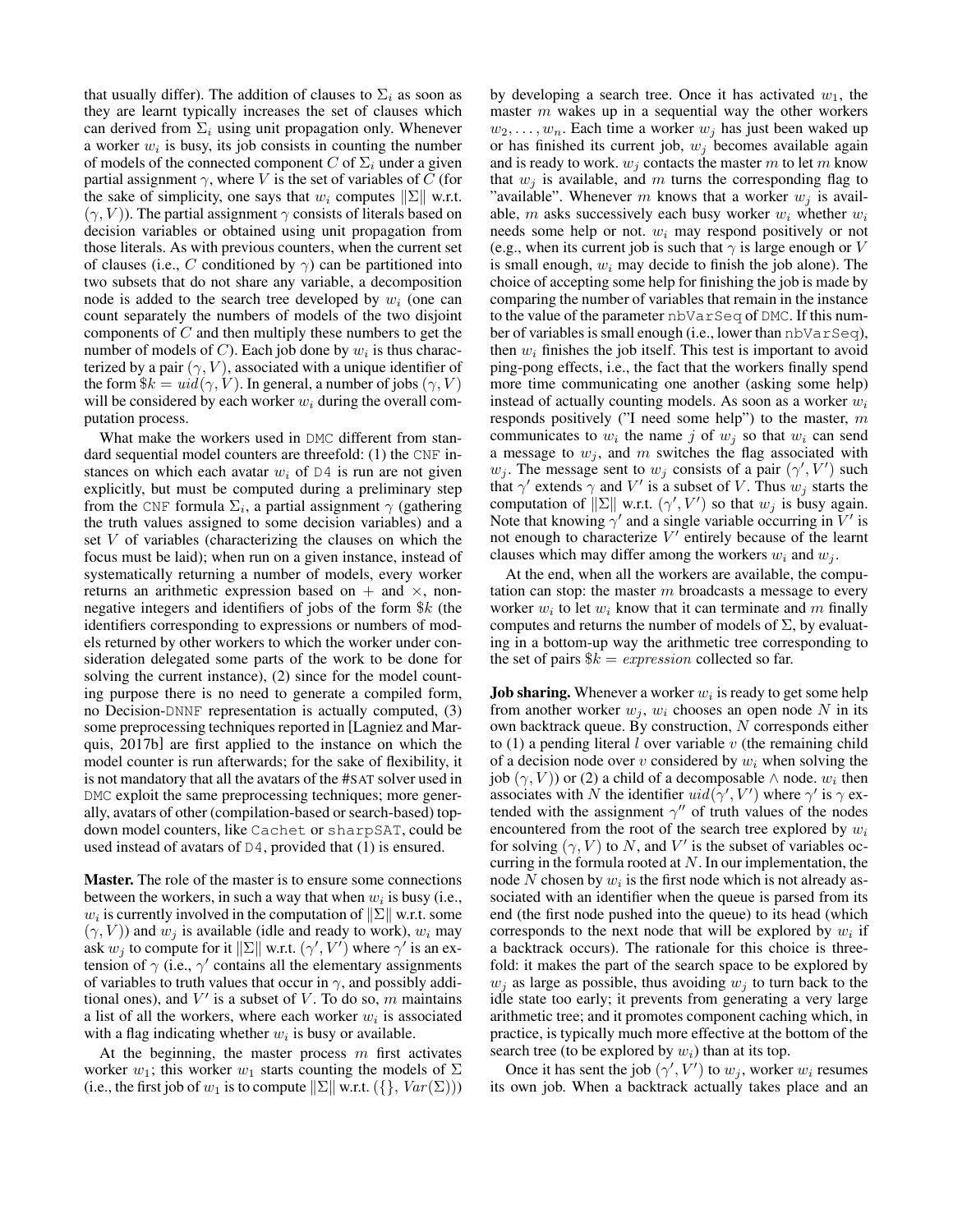

Initial CNF formula  $\Sigma = (\neg a \lor b \lor \neg f) \land (\neg a \lor \neg b \lor \neg f) \land (\neg a \lor b \lor c \lor f) \land (\neg a \lor d \lor e \lor f)$ 

Figure 1: DMC at work on a toy example, with three workers.

open node associated with an identifier is considered,  $w_i$  can skip this node since  $w_i$  knows that the work corresponding to this part of the search space has been or is currently achieved by another worker. When its backtrack queue is finally empty,  $w_i$  has finished its job:  $w_i$  sends to the master m a message consisting of the identifier  $uid(\gamma, V)$  of the job, and an arithmetic expression characterizing the number of models of the instance given by  $(\gamma, V)$ . This expression is based on + (at each decision node one must add the numbers of models of the two children, once normalized),  $\times$  (at each decomposable ∧ node one must multiply the numbers of models of the children, and at each decision node  $N$  normalisation requires to multiply the number of models of each child by  $2^c$  where c is the number of variables of  $N$  occurring only in the other child), non-negative numbers (numbers of models that have been computed by  $w_i$  itself) and identifiers (of the form  $\&k$ , naming expressions characterizing numbers of models which are computed by other workers to which  $w_i$  asked some help).

As a matter of illustration, Figure 1 presents DMC at work on a simple CNF formula  $\Sigma$ . Three workers are used and nbVarSeq is supposed set to 3. The status of each worker over time is stated. At each step when a worker is not idle, its current job  $(\gamma, V)$  is made precise, as well as the search tree developed so far for doing this job. When a job is finished, the corresponding arithmetic expression is reported. The master column reports at each step the workers that are idle, and the current set of arithmetic expressions. When all workers are idle (step 6), the arithmetic expression \$1 associated with the initial job (i.e., computing the number of models  $\|\Sigma\| = 41$ of the input formula) can be evaluated. The rightmost column indicates the various communication steps done during the computation.

As already evoked, when  $w_j$  receives some job  $(\gamma', V')$ from  $w_i$  (working itself on job  $(\gamma, V)$ ),  $w_j$  starts with a preliminary step which aims to make precise the clauses on which it has to work. If all the workers shared the same CNF formula  $\Sigma$  during the computation, it would be enough to restrict V' to a singleton  $V' = \{v\}$  and to look for the clauses containing at least one variable corresponding to a node of the primal graph of BCP( $\Sigma | \gamma'$ ) belonging to the same con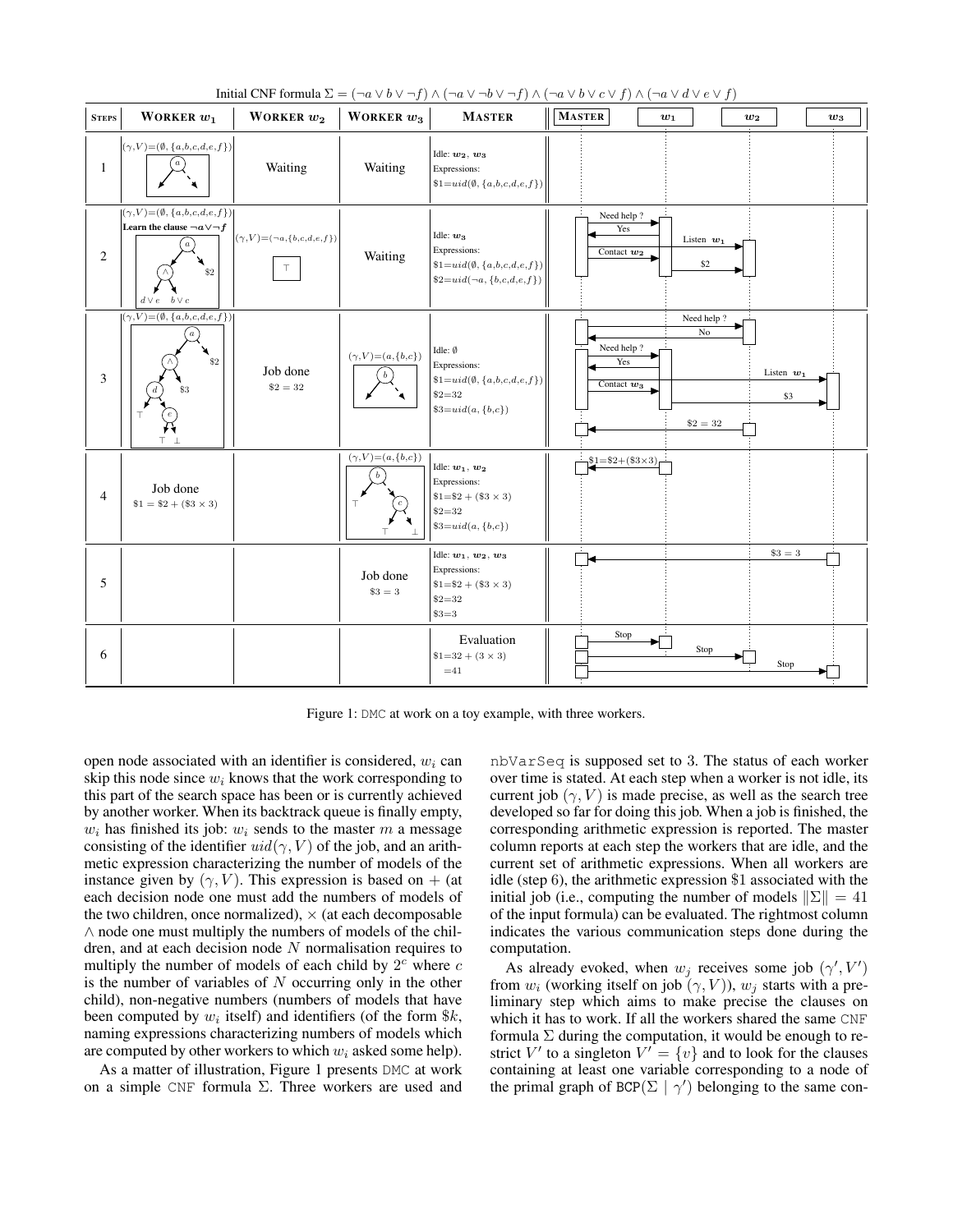nected component as the node associated with  $v$ . But this is not the case: the clauses learnt by  $w_i$  are not necessarily the same ones as those learnt by  $w_i$  when the message  $(\gamma', V')$ is sent from  $w_i$  to  $w_j$  and this changes the picture a lot. Even if the preprocessing techniques used by  $w_i$  and  $w_j$  coincided, there would be no guarantee that  $V'$  corresponds to a connected component of BCP( $\Sigma_j | \gamma'$ ) when  $V^{\dagger}$  is a connected component of BCP( $\Sigma_i | \gamma'$ ). This is due to the fact that the notion of decomposability is syntactic: the connected components of two equivalent CNF formulae do not coincide in general. Therefore, the number of models of the CNF formula characterized by  $\Sigma_j$ ,  $\gamma'$  and  $V'$  can differ from the number of models of the CNF formula characterized by  $\Sigma_i$ ,  $\gamma'$  and  $V'$ . As a matter of illustration, let us consider a very simple example (see Figure 1, with  $w_i = w_1$  and  $w_j = w_3$ , steps 3 to 5) Suppose that  $w_i$  has previously learnt a clause  $\neg a \lor \neg f$ , which has not been learnt by  $w_j$ : if the set of clauses of  $\Sigma_i \mid \gamma$ reduces to  $\neg a \lor b \lor \neg f$ ,  $\neg a \lor \neg b \lor \neg f$ ,  $\neg a \lor b \lor c \lor f$ ,  $\neg a \lor d \lor e \lor f$ , and  $\neg a \lor \neg f$ , and  $\gamma'$  is  $\gamma$  extended by setting a to true, then BCP( $\Sigma_i | \gamma'$ ) has two connected components: one corresponding to  $b \vee c$  and the other one corresponding to  $d \vee e$ . Suppose that  $w_i$  requires the help of  $w_j$  for computing the number of models of  $b \lor c$ . Then  $w_i$  sends to  $w_j$ the message  $(\gamma', V')$  with  $V' = \{b, c\}$ . But V' is not the set of variables of a connected component of the CNF formula BCP( $\Sigma_j$  |  $\gamma'$ ) when  $\Sigma_j$  |  $\gamma$  reduces to  $\neg a \lor b \lor \neg f$ ,  $\neg a \lor \neg b \lor \neg f$ ,  $\neg a \lor b \lor c \lor f$ , and  $\neg a \lor d \lor e \lor f$ . This explains why a preliminary step is necessary. This step consists in computing first a model  $\omega$  of BCP( $\sum_j |\gamma\rangle$ ; if there is no such a model, then the number of models corresponding to  $(\gamma', V')$  is 0 and  $w_j$  has finished the job  $(\gamma', V')$ ; in the remaining case,  $\omega$  is projected onto the set of variables not occurring in V', giving rise to a partial assignment  $\gamma''$  and then the model counter associated with  $w_i$  computes and returns the number of models of BCP( $\Sigma_j | \gamma^{i'}$ ). By construction, this number of models coincides to the number of models of the connected component of BCP( $\Sigma_i | \gamma'$ ). Stepping back to the previous example, a model  $\omega$  of  $\Sigma_j$   $\gamma' = (b \vee \neg f) \wedge$  $(\neg b \lor \neg f) \land (b \lor c \lor f) \land (d \lor e \lor f)$  is computed by  $w_i$ , for instance  $\omega = \{b, \neg c, d, e, \neg f\}$ ; then, the model counter associated with  $w_i$  computes and returns the number of models of  $\text{BCP}(((b \vee \neg f) \wedge (\neg b \vee \neg f) \wedge (b \vee c \vee f) \wedge (d \vee e \vee f)) \mid d \wedge e \wedge \neg f),$ which is equal to the number of models of  $b \vee c$  as expected.

#### 3.2 Comparison with (d) CountAntom

CountAntom. Unlike CountAntom [Burchard *et al.*, 2015], DMC is a "true" distributed model counter, in the sense that the processing units which are used for the computation of  $\|\Sigma\|$ are not necessarily restricted to the cores of the (unique) processor on which the computation takes place. This makes a very significant difference between the two counters. While the limitation of the number of processing units is in favor of DMC, the presence of a memory shared by the threads of the processor renders feasible for CountAntom to let the processing units share many information, especially the conflict clauses learnt and the cached sub-formulae encountered during the search. Obviously enough, the possibility to delegate some jobs to workers implemented on other computers restricts the applicability of component caching in DMC. For each job  $(\gamma, V)$  done by a worker  $w_i$  (possibly with the help of other workers), every CNF sub-formula considered by  $w_i$ can be cached once  $w_i$  has succeeded in computing the corresponding number of models; if a formula put in the cache is encountered again by  $w_i$  during the achievement of the job  $(\gamma, V)$ , then its number of models can be retrieved from the cache instead of re-computing it. However, since the cache used by  $w_i$  is stored in the memory of  $w_i$  and there is no memory shared between the workers, the workers helping  $w_i$ to do the job  $(\gamma, V)$  cannot take advantage of it.

dCountAntom. dCountAntom [Burchard *et al.*, 2016] is a distributed model counter (the only one we are aware of). It extends CountAntom with an additional message passing layer allowing a master counter (which is unique) to delegate work to slave counters (clones of CountAntom) and permits those slave solvers to exchange information in order to guide the computation. The master counter can share a node (corresponding to a part of the search tree to be explored) with a slave only if the node is at a decision level of sufficient depth (its value is made precise by a parameter  $\delta$  of dCountAntom) but a slave solver  $w_i$  cannot give jobs to other slave solvers. Whenever a slave  $w_i$  cannot solve a node within a preset amount of time  $\tau$ ,  $w_i$  gives up the corresponding job and gives it back to the master which continues the computation. In order to break down such a hard node, its children can only be shared with the slave processes again after a predefined number of decision levels.

In our opinion, the distribution strategy followed by dCountAntom, which follows a cube-and-conquer approach, suffers from several weaknesses. First of all, each time a slave gives up a job, the corresponding computational effort is wasted. Furthermore, when the instance considered by the master is hard enough, the slave processes can be idle most of the time. Since slaves cannot delegate jobs to other slaves (which would make sense when trying to solve difficult sub-formulae), if the number of cores of the processor on which a CountAntom slave is run is not enough to get a result before the fixed time limit, almost all the work will finally be done by the master itself, leading to a significant workload imbalance. This is avoided by DMC since the distribution policy used in it promotes the concentration of the computational efforts on the hardest parts of the search space. Indeed, the distribution policy followed by DMC is close to work stealing, a well-known scheduling strategy for parallel computations, especially suited for multithreaded computer programs (see, for instance, [Blumofe and Leiserson, 1999]). The nodes  $N$  corresponding to the unexplored parts of the current search tree of a worker correspond to its work items. As in work stealing, the exploration of the search tree rooted at N may spawn new work items that can feasibly be executed in parallel with its other work (these new items correspond to decision nodes which are descendants of  $N$ ). However, when a processor  $w_i$  runs out of work, it does not look at the queues of other processors  $w_i$  (again, there is no memory shared by the processing units) for "stealing" work items, but instead  $w_i$ sends a request to the master. Then another worker  $w_i$  which is currently busy will eventually accept this help and give a work item to  $w_i$ .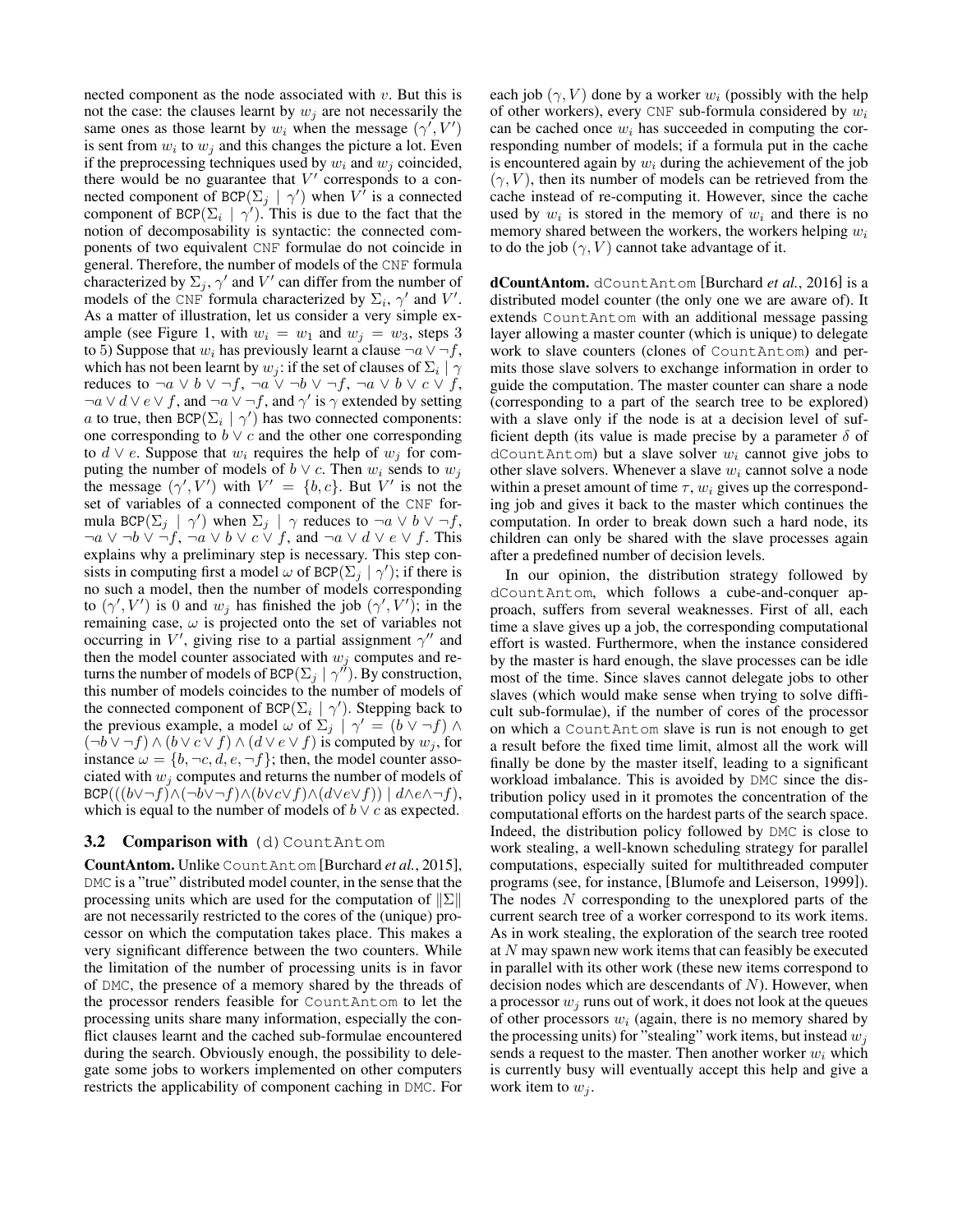In dCountAntom, conflict clauses are shared as soon as they are learnt (whenever the master learns a clause or receives such a clause from a slave, it transmits it to all slaves). Furthermore, every sub-formula corresponding to a sub-problem to be solved is transmitted by the master to a slave. This leads to many communications passing through the master, including communications involving messages of large size (those corresponding to some sub-formulae to be solved). Contrastingly, the distribution policy used by DMC is more parsimonious as to the messages transmitted. The clauses learnt are not exchanged by the workers and the sub-formulae corresponding to unexplored parts of the search space are not explicitly communicated. In more detail, the sizes of the messages transmitted from the workers to the master for asking some help when available or accepting/refusing to be helped, are bounded by the size of the identifier of the worker so they are very short. The sizes of the messages  $(\gamma', V')$  transmitted from a worker to another worker which is ready to help are upper bounded by the number of variables in  $\Sigma$ . The sizes of the arithmetic expressions transmitted from any worker  $w_i$  to the master when solving  $(\gamma, V)$  is at most linear in the size of the longest branch of the search tree developed by  $w_i$  to achieve this job.

Finally, the performance of dCountAntom looks heavily dependent on the choices of the parameter  $\delta$  and of the timeout  $\tau$  set up for the slaves. In DMC, the only parameter used is nbVarSeq. No parameters like  $\delta$  and  $\tau$  are considered, thus the issue of tuning the values of these parameters is also avoided.

### 4 Experiments

Experimental Setting. In order to evaluate and compare DMC with the model counters D4, CountAntom, and dCountAntom, we have considered 50 CNF instances gathered into 9 data sets, as follows: BN (Bayesian networks) (11), BMC (Bounded Model Checking) (3), Configuration (5), Planning (12), Random (2), Qif (2) (Quantitative Information Flow analysis - security), Circuit (3), Fault Injection (6), Output Probability (6). All the instances from the first 7 families come from the SAT LIBrary www.cs.ubc.ca/ ˜hoos/SATLIB/index-ubc.html. They have been selected as hard enough for not being solved with a time limit of 3600s by at least one of the counters considered in the experiments reported in http://www.cril.univ-artois. fr/KC/documents/d4Results.pdf, namely D4, C2D, Dsharp, Cachet, sharpSAT. Especially, some of those instances have not been solved by D4, others have been solved but each of them required at least 300s CPU time. Basically, the rationale of the selection process was to avoid trivial instances, while keeping sufficiently many benchmarks for which the computations of D4 terminated (this was useful to evaluate the improvement of DMC over D4). The instances of the last two families include those considered in the experiments reported in [Burchard *et al.*, 2015; 2016] and are available from https://projects. informatik.uni-freiburg.de/projects/ countantom/files.

The experiments have been conducted on a cluster of six-

teen 32 GiB RAM computers containing each two quad-core bi-processors Intel XEON X5500 at 2.67 GHz. The cluster is equipped with an Ethernet controller at 1 GiB/s. A time-out (wall clock time) of 3600s has been considered for each instance. In the experiments, every worker used within DMC is an avatar of D4, which takes advantage of the same preprocessing combination, namely the computation of the backbone of the input [Monasson *et al.*, 1999], followed by an occurrence reduction step [Lagniez and Marquis, 2017a]. A worker does not ask any help whenever the number of variables V of its current job  $(\gamma, V)$  does not exceed the value of the parameter nbVarSeq of DMC, fixed to 30 in our experiments. In our implementation of DMC, the communications between processes are managed using the library Open-MPI for message passing interface (MPI). MPI is hardware independent and it supports many communication techniques (point-to-point, collective, shared-memory, Ethernet, etc.).

A first round of experiments has consisted in letting the number of cores to vary when running DMC on the set of benchmarks, in order to evaluate the benefits obtained in terms of computational time, as well as the corresponding speedups. Here, for any instance  $\Sigma$  solved in  $t_n$  seconds by DMC running on  $n$  cores, the speedup is given by the ratio  $min(t_1, 3600)$  $t_n^{(t_1,3000)}$ , where  $t_1$  is the number of seconds used by DMC running on one core only (so  $t_1$  is undefined if  $\Sigma$  has not been solved within 3600s by DMC running on one core). Thus, the measured speedups are in fact lower bounds of the actual speedups that would be computed by letting DMC on one core to run up to exhaustion if this was feasible. The number  $n$  of cores used for the workers varied from 1 up to 128 following a geometric progression with common ratio 2. The case when a single worker is considered mainly amounts to comparing DMC with the avatar of D4 considered in the experiments. It turns out that the performance of DMC running on one core is really close to the one of the corresponding avatar of D4. This can be easily explained by the architecture used (when one core is considered, only, the communication time is negligible, the unique worker does all the job). A second round of experiments has consisted in running CountAntom on one computer of the cluster (thus exploiting 8 cores) and dCountAntom on the whole cluster (using 128 cores).

Experimental Results. The results we have obtained are synthesized on Figure 2.

Figure 2 (a) presents a cactus plot which indicates for a given amount of (wall clock) time (reported on the  $y$ -axis) the number of instances solved reported (on the  $x$ -axis). This is done for all the counters considered in the experiments, i.e., DMC running on 1, 2, 4, 8, 16, 32, 64, or 128 cores, CountAntom running on 8 cores and dCountAntom running on 128 cores. As to DMC, it can be observed that adding some cores leads as expected to reduce the time needed to solve the instances, thus to solve more instances within a given limit. DMC running on 8 cores has been able to solve 44 instances, while CountAntom (running on 8 cores as well) solved only 26 instances. Interestingly, the instances solved by the two counters differ: 2 instances solved by CountAntom have not been solved by DMC, and 14 instances solved by DMC have not been solved by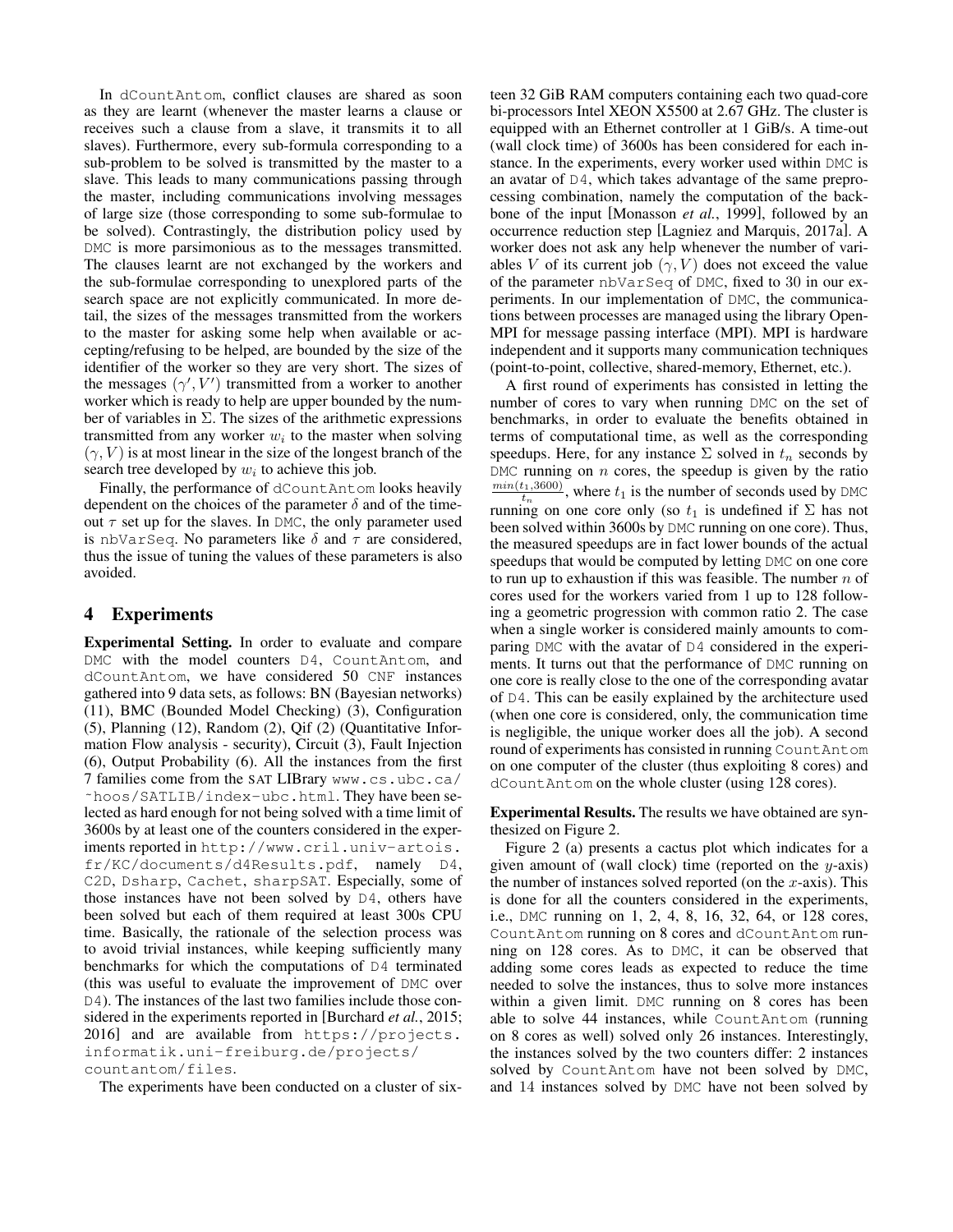

Figure 2: Comparison of the performances of the model counters (a) and speedup achieved by DMC depending on the number of cores (b).

CountAntom. The importance of the caching ingredient and of the learnt clauses in the solving process may explain this discrepancy. dCountAntom running on 128 cores has been able to solve only 16 instances in due time. For 10 instances, the program did not terminate properly but with a segmentation fault. So even if dCountAntom had succeeded in solving them, it would have solved less instances than CountAntom running on 8 cores. Such disappointing results can be explained by the significance of the values of the parameters  $\delta$  and  $\tau$  chosen for the computations (their default values may be not suited to the instances we have considered). As explained in [Burchard *et al.*, 2016], the performance of dCountAntom turns out to be very sensitive to the values of  $\delta$  and  $\tau$ .

Figure 2 (b) focuses on DMC and reports on the y-axis some box-and-whisker plots synthesizing the amount of (wall clock) time spent to solve the instances depending on the number of cores used, which is reported on the  $x$ -axis. The bottom and top of each box are the first and third quartiles, and the band inside the box is the second quartile (the median). The ends of the whiskers represent the minimum and maximum of all of the data. In many cases, this figure shows significant improvements in the time spent by DMC to solve instances when additional processing units are considered. The median value of the speedup ratio between DMC on 1 core and DMC on 128 cores (30.73) exceeds one order of magnitude. The number of instances solved within the time limit of 1h varies from 38 for DMC on 1 core to 47 (over 50) for DMC on 128 cores.

For the sake of efficiency, the architecture of DMC was designed to keep small enough the time during when the processors are idle, and the time overhead used for computations which are not dedicated to the main task, here model counting (i.e., the time spent for distributing/scheduling the computation and the time spent for communication purposes with the other processors). In order to determine how much this requirement has been fulfilled, we made some additional measurements. Thus, for each number  $n$  of cores considered in the experiments and each instance solved by  $DMC$  with n cores, we have evaluated the ratio of the sums of the durations spent by the workers in communication tasks or being idle, over the total time used for solving the instance. Empirically, it turns out that these ratios are typically small, especially for the hardest instances, even when the number of cores is high. For instance, for the hardest instance among those considered in our experiments, namely comm-p10-p-t10 from the planning family, with 17539 variables and 75516 clauses, which has been solved by DMC on 128 cores in 2872.58s (and not solved by any of the other model counters we considered), the ratio is equal to 0.81% only. This shows that our objective of keeping small enough the communication time and the time during which the workers are idle has been reached to a significant extent.

#### 5 Conclusion

We have presented DMC, a distributed model counter for CNF formulae, based on the sequential model counter D4. Unlike the parallel counter CountAntom, DMC can take advantage of a (possibly large) number of sequential model counters running on (possibly heterogeneous) computing units spread over a network of computers. In DMC, the workload distribution follows a policy close to work stealing and the number and the sizes of the messages which are exchanged by the jobs are kept small. As such, DMC differs significantly from the distributed counter dCountAntom which is based on a cube-and-conquer approach and uses a much more demanding communication strategy. The empirical results we have obtained show DMC as a much more efficient counter than D4, the distribution of the computation leading to time savings of several orders of magnitude and yielding large improvements for some benchmarks. Experimentally, DMC appears also as a serious challenger to CountAntom and to dCountAntom.